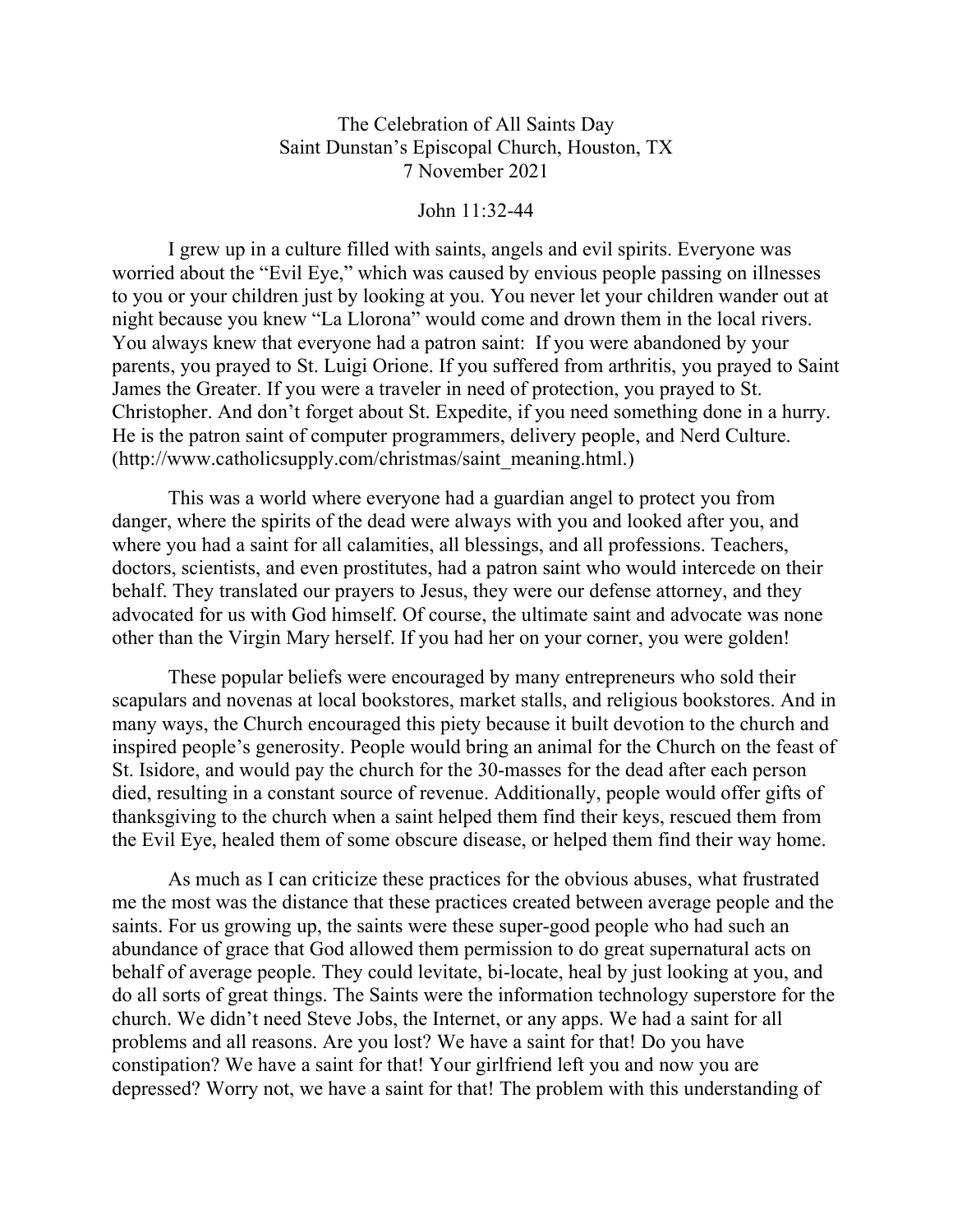the saints as the super-endowed, the super-good, the super-graceful is that this understanding leaves both you and I out. We don't levitate! We don't bi-locate! And the only magic power many of us have is the power to turn our paychecks into groceries or shoes for our kids!

Today we celebrate the Feast of All Saints, and I wonder if today is only about the super-good, the super-religious, the super-heroic, the ones whose faith was superior to ours? People with names like "Remigius," "Ursula," or "John Paul"? I wonder if today we should do one more novena, wear scapulars with the relics of dead saints encased by protective pouches, or perhaps celebrate the day by trying to find our patron saint among the thousands of saints the church has canonized over the last 2,000 years. I wonder if today is about these people our church has elevated to the pedestal of the extraordinary?

The answer to the question depends on your understanding of the word "Saint." If for you a saint is someone whose manner of life was extraordinary, who is said to have experienced a supernatural type of faith, or who at the right moment sacrificed his life for the advancement of the Gospel of Jesus Christ, then the answer is "yes." If your understanding of "Saint" leads you to believe that these people were somehow "greater than the average human" then today is about them!

I believe, however, that this feast goes further. The word "Saint" in the original language means "Holy," which literally means "set apart." Another translation could be "Consecrated," and yet another translation could be "Made Special." When we use the full understanding of the word "saint" as "a holy person," "a person set apart" for the service of God, or a person "consecrated" to God, then this feast becomes accessible to all of us. We can understand "All Saints Day" as the day of celebration in which we give thanks to God for all the "Holy People," both dead and alive whom he has set-apart for his service and set-apart for a special relationship with him. All of those throughout the ages who have been baptized into the death and resurrection of Jesus Christ and have lived authentic Christian lives.

The question now becomes, "How does a person become holy, how is the saint set-apart?" I believe the answer to these questions can be found in Holy Scripture. First, in the Old Testament a "holy thing" becomes holy by contact with another holy thing. "For seven days make atonement for the altar and consecrate it. Then the altar will be most holy, and whatever touches it will be holy" (Exodus 29:37). Likewise, a High Priest becomes "Holy" by contact with the holy vessels in the Temple. In the New Testament we have the story that comes from the Gospel of John today: Lazarus is dead in the tomb, already smelling, buried for four days, totally unable to do anything whatsoever to set himself apart for the service of God, and totally unable to earn in any way, shape or form, the privilege to have a special relationship with Christ.

Yet, Christ brings him to life. Christ chooses to set him apart for a great relationship with him. Christ brings him from death into life, from sin into forgiveness,